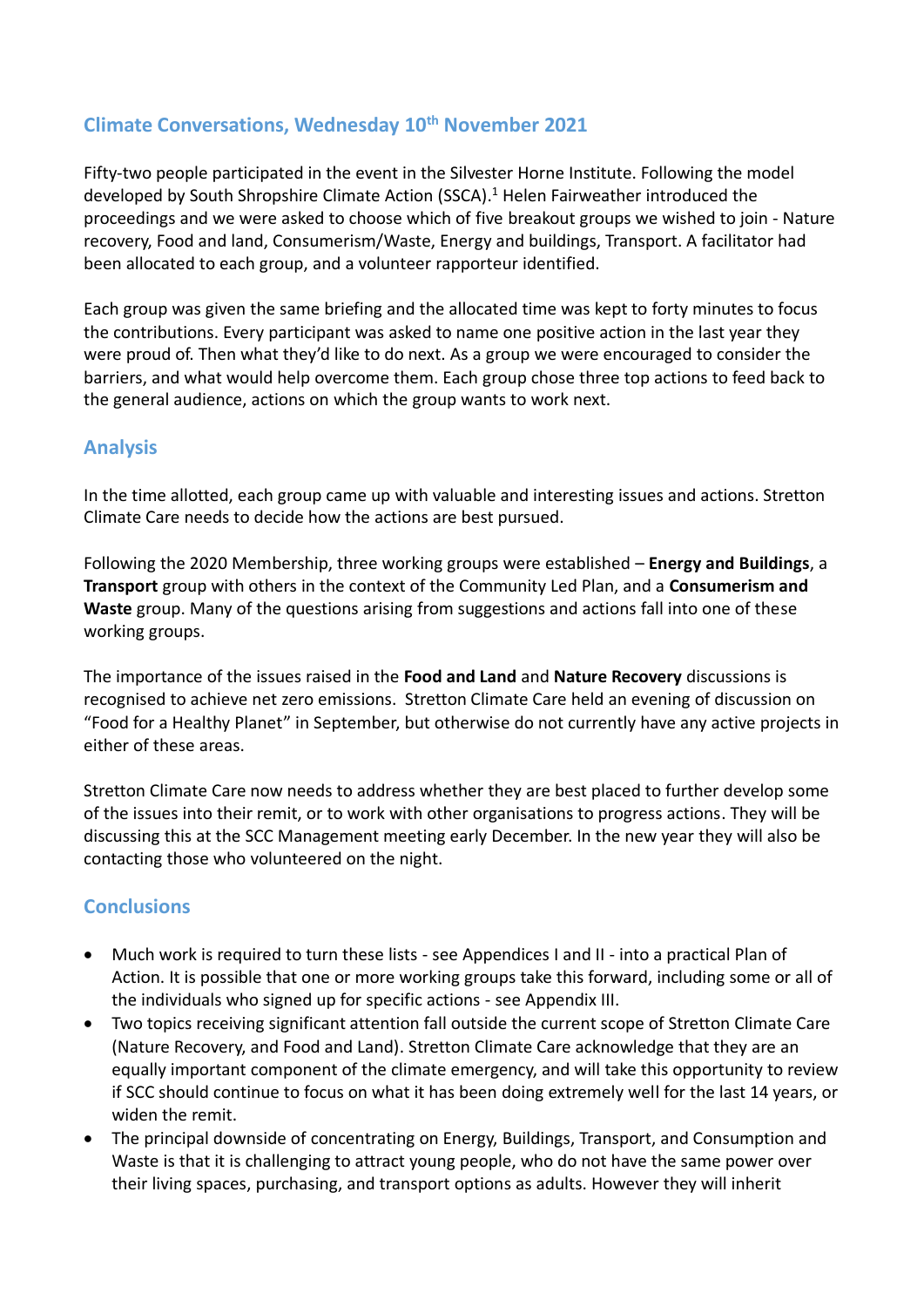whatever outcomes are achieved and should be involved at all levels. They have a particular need for better public transport, cycling and walking facilities.

- A suggestion is that with some reworking, the menu options on the SCC website reflect the current content under four headings:
	- o Energy and Buildings
	- o Transport
	- o Consumerism and Waste
	- o Food
- A fifth area could pull together brief descriptions and links to the most appropriate organisations already active in "Nature and Land" in and around the Strettons. The emphasis would be on 'local to Stretton' links. Where appropriate, links would be made to SSCA and other websites to minimise duplication.

Lorna Taylor 18 November 2021

1. www.southshropshireclimateaction.org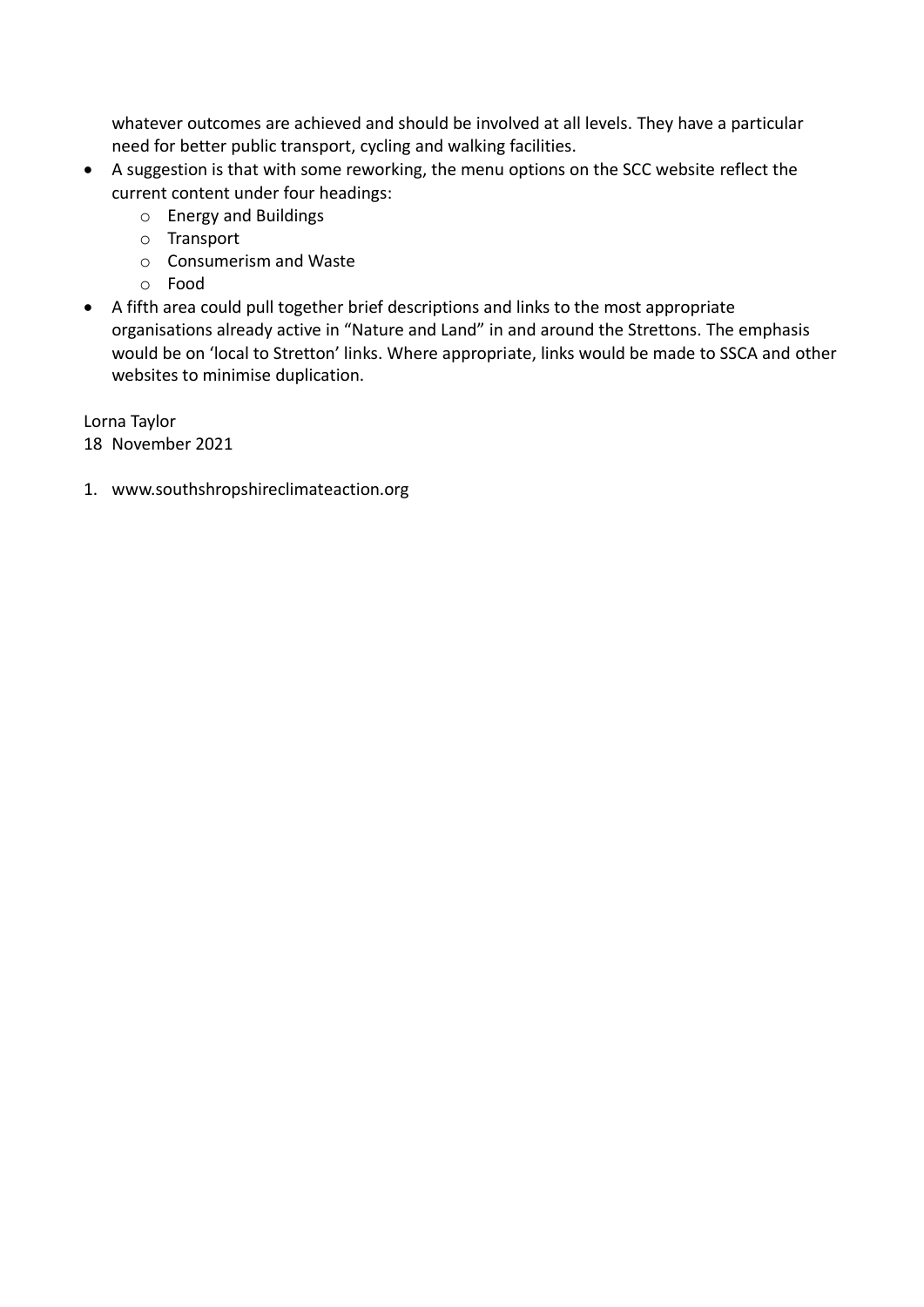# **Appendix I**

## **The Summary**

#### **1. Nature recovery**

- a. More tree planting
- b. Wetland and peatland restoration
- c. Hedgerows

#### **2. Food and Land**

- a. Connecting with young people it's their future
- b. Connecting with farmers and their land
- c. Draw down facts

#### **3. Consumerism/ Waste**

- a. Tackle barriers eg time pressures
- b. 'Stuff' buy less
- c. Sharing skills
- d. Meal kits
- e. Pop-up veg stalls

### **4. Energy and Buildings**

- a. Serious carbon taxes
- b. Enforcement of regulations
- c. Upgrading electricity: generation, supply, security, distribution
- d. Workforce training and expansion; companies expertise training and expansion to include villages, demand responsive for remoter area,

#### **5. Transport**

- a. Improve public transport: frequency, more destinations, integration of bus and rail network, reduce cost, seven days a week
- b. Hierarchy shift down to walking and cycling: public education of benefits (health, carbon footprint etc), better infrastructure (network of dedicated cycleways, secure cycle parking, pedestrian facilities including crossings, encourage use of electric bikes, cargo bikes)
- c. Reduce speeds: on all roads, with 20s Plenty in towns (reduces carbon emissions, reduces road casualties, encourages walking and cycling, uses less fuel, quieter)

[www.southshropshireclimateaction.org](http://www.southshropshireclimateaction.org/)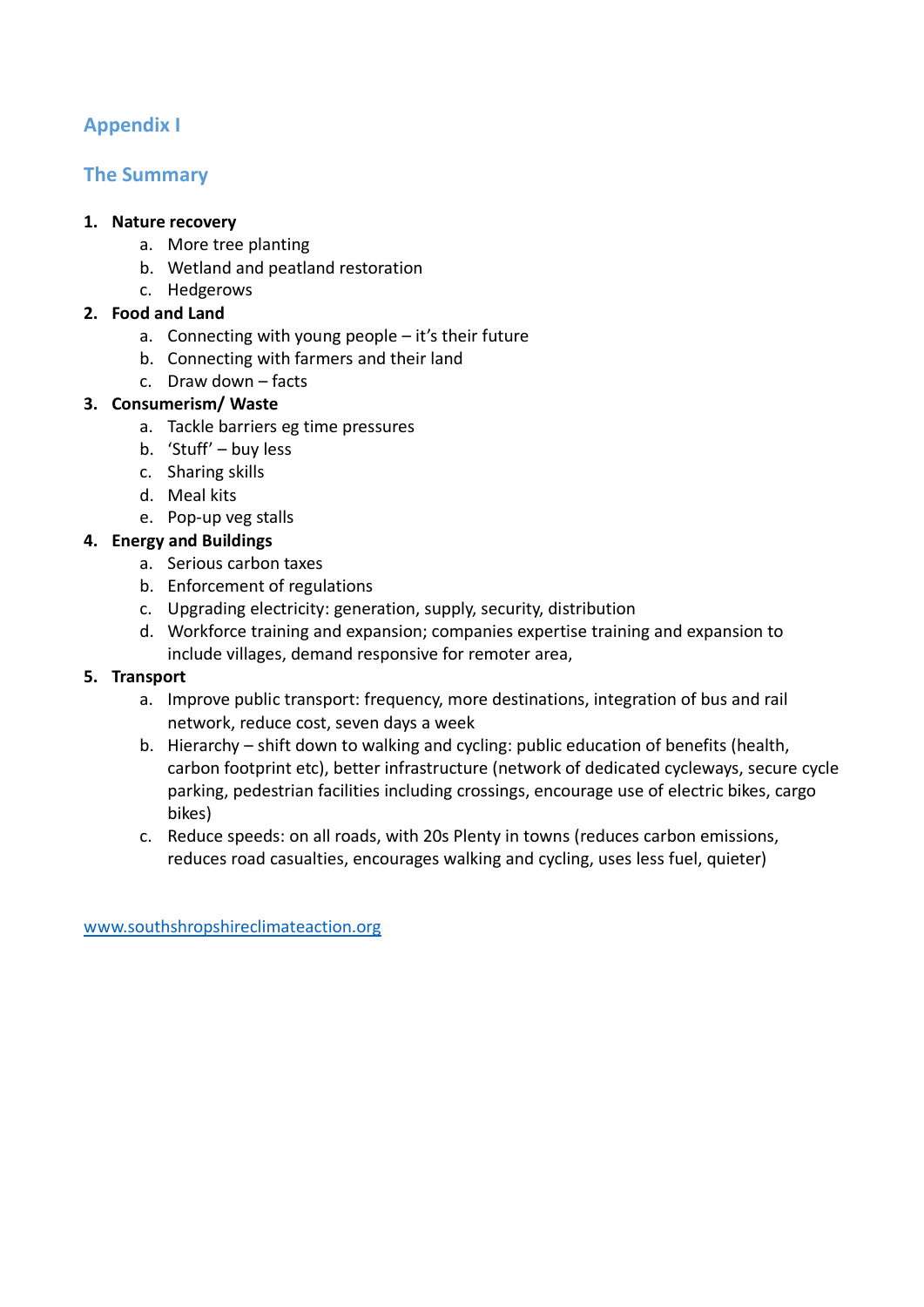# **Appendix II**

# **The Detail**

### **1) Nature recovery**

- a) What we have been doing
	- i) Growing more wild flowers in our gardens
	- ii) Sowing yellow rattle to restore verges and wild areas
	- iii) Tree planting
	- iv) Leaving areas untidy
	- v) Making a pond
- b) Barriers
	- i) Weedkiller/ pesticide encroachment into gardens and onto wild areas from neighbours and farmers
	- ii) Damage to hedgerow scrub and trees during hedge cutting
- c) What we want to do more of
	- i) Planting trees
	- ii) Hedgerows develop a better cutting regime to allow hedgerows to grow to a more reasonable height and depth
	- iii) More bird feeders
	- iv) Feeding hedgehogs
	- v) Projects and surveys eg Bilberry bumblebee, Mason bees
	- vi) Educating landowners and farmers

### **2) Food and Land**

- a) What we have been doing
	- i) Better gardening (attention to wildlife and growing food)
	- ii) Influenced by daughter, moving towards a vegetarian diet
	- iii) Family pressure from daughters to move diet towards a vegetarian diet
	- iv) Avoided buying vegetables out of season
	- v) Increased purchase of vegetables in family shopping
	- vi) Avoided buying vegetables in plastic wrapping, or from outside Europe
	- vii) Experimented with growing sweet potatoes [and sold car!]
	- viii)Increased proportion of garden devoted to trees
- b) Barriers
	- i) Understanding impact of veganism
	- ii) Consumer choices
- c) What do we want to do more of
	- i) Involve youth there were none present on the evening
	- ii) Listen to young people
	- iii) Bring climate change into the national curriculum
	- iv) Opportunities to grow more
		- (1) Gardening buddies
		- (2) Gardening clubs
		- (3) Sharing gardens
	- v) Land
		- (1) Stepping Stones Projects
		- (2) Work with farmers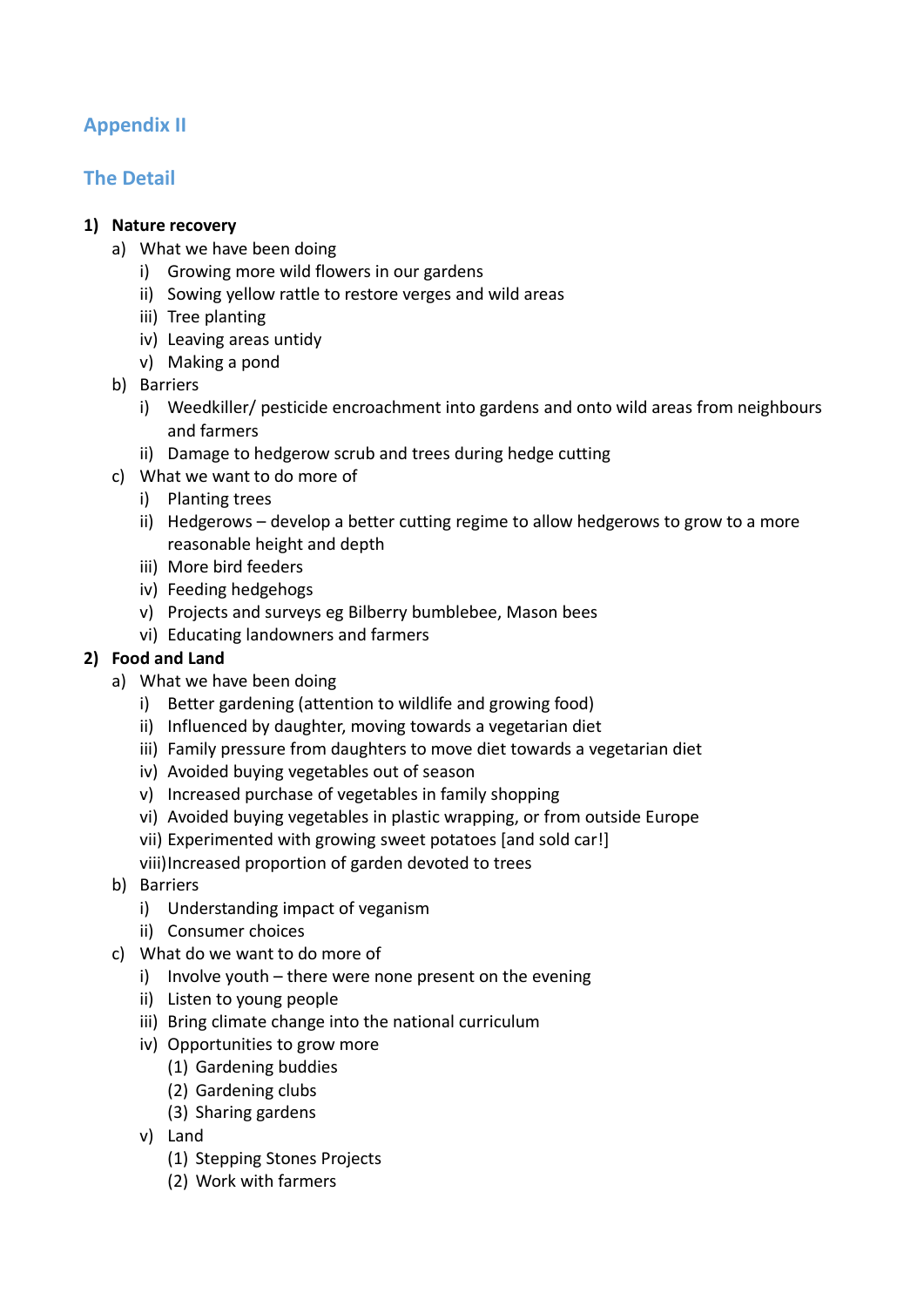- (a) Conservation holidays
- (b) Tourism
- (c) Rewilding
- (d) Compassion or conservation

## **3) Consumerism/ Waste**

- a) What we have been doing
	- i) Car sharing
	- ii) Recycling
	- iii) Composting
	- iv) Water butts
	- v) Walk or cycle as default
	- vi) Electric and hybrid cars
	- vii) Air source heat pumps and PV panels
	- viii)Double glazing and insulation
	- ix) Go meat free three days a week
	- x) Repair more, replace less
	- xi) Less flying
	- xii) Using public transport
	- xiii)Reduced purchasing of 'stuff'
- b) Barriers
	- i) COVID-19 (for public transport)
	- ii) Poor technology eg recharging e-vehicles
	- iii) Wide social and political problems
	- iv) Chaotic lifestyles
- c) What do we want to do more of
	- i) Repair café
	- ii) Purchase second hand
	- iii) Classes eg introduction to carpentry, sewing, cooking, gardening for children and adults
	- iv) Salvage materials
	- v) Avoid things made in China
	- vi) Spread the word
		- (1) Lead by example
		- (2) Reduce number of pets
		- (3) Visible projects eg community projects
	- vii) Pop-up stalls eg veg from allotments
	- viii)Could foodbank do something similar to Hello Fresh (ingredients plus a recipe)

### **4) Energy and Buildings**

- a) What we have been doing
	- i) Climate-proofing bungalow
	- ii) Improved home to EPC B
	- iii) Given up meat 7 days/week
	- iv) Removed gas fire
	- v) Solar panels now breaking even; using the FIT for further improvements, probably double glazing
	- vi) PV panels
	- vii) Helping daughter climate-proof her home

viii)Major retrofit including triple glazing, air source heat pump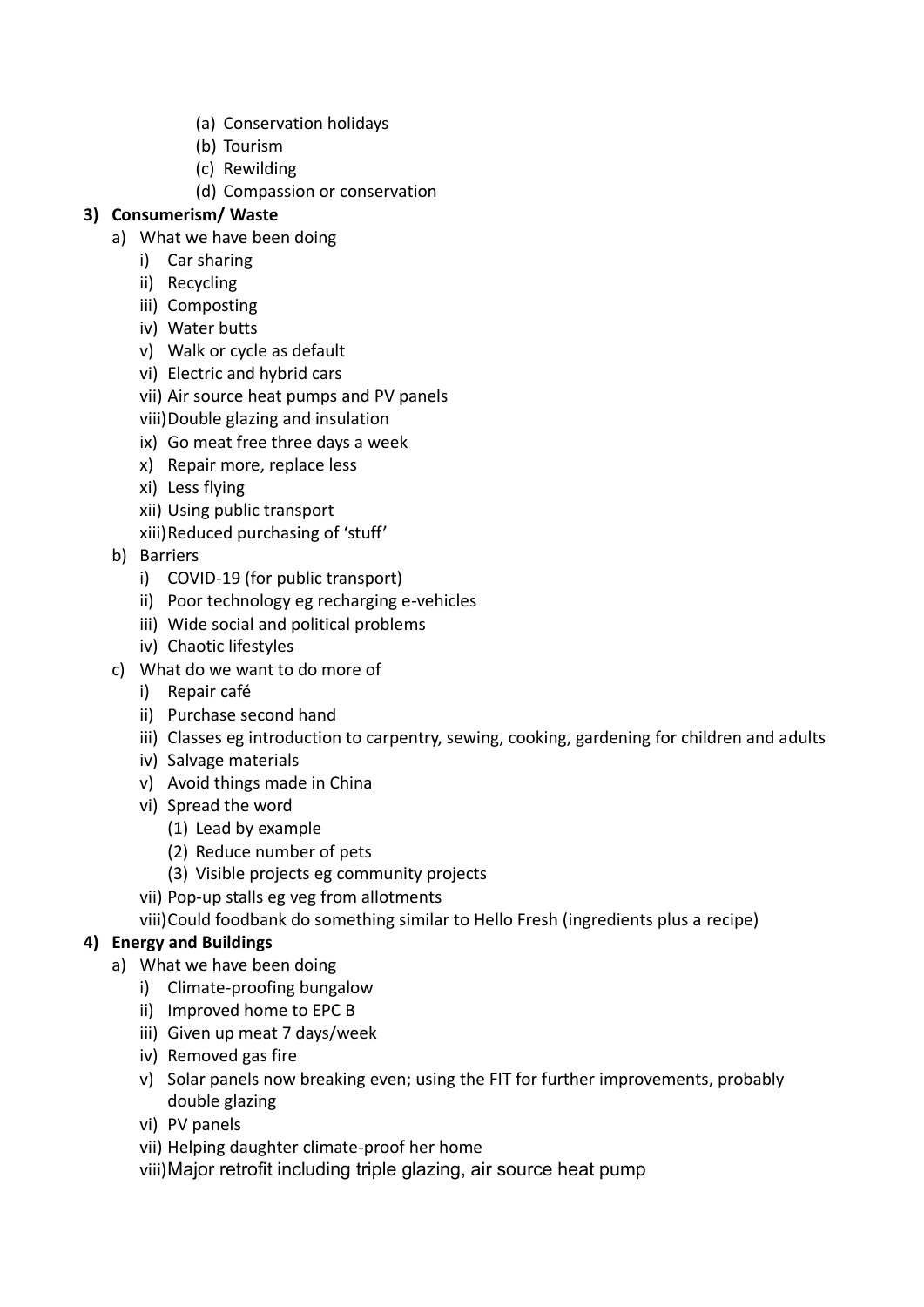- ix) Planning to retrofit a 1960s house
- x) Air source heat pump fitted to replace oil heating
- xi) Air source heat pump installed; survived (and secured) Green Homes Grant
- b) Barriers
	- i) Poor advice
	- ii) Cowboys
	- iii) Cost
	- iv) Disruption
	- v) Grants for small improvements insufficient eg small project cavity wall insulation less than 75%
	- vi) One-off payment of £5k will not in any way cover complete cost of air source heat pump installation
	- vii) Need to expand and upskill workforce and company expertise
	- viii)Shortage of surveyors
	- ix) Lack of will by Shropshire Council planning requirements
	- x) Inconsistency and short-termism in Government policies
	- xi) Leading to companies going out of business
- c) What do we want to do more of
	- i) PV panels
	- ii) Thermal imaging survey eg to show weaknesses in cavity wall insulation
	- iii) Home energy assessment
	- iv) Insulate walls and lofts
	- v) Loft insulation
	- vi) Underfloor heating
	- vii) Underfloor heating
	- viii)Underfloor heating
	- ix) Cavity wall insulation
	- x) More PV
	- xi) Makes plans with Energy Assessor
	- xii) Go vegan
	- xiii)Use batteries to store PV output
	- xiv)Government direction and planning
		- (1) Standards
		- (2) Apprenticeships
		- (3) Consistent support for training through colleges

#### **5) Transport**

- a) What have we been doing
	- i) Buying/ renting e-cars
- b) Barriers
	- i) Lack of evening and weekend bus services
	- ii) High cost of electric cars
	- iii) Car tax on electric cars over £40k
	- iv) Integration of bus and rail network
	- v) Better public transport for people to access health services
	- vi) Concern about the damage caused by mining rare earth metals used in electric vehicles
	- vii) Lack of car charging for households without a driveway
	- viii)Need a car to do shift work in the Strettons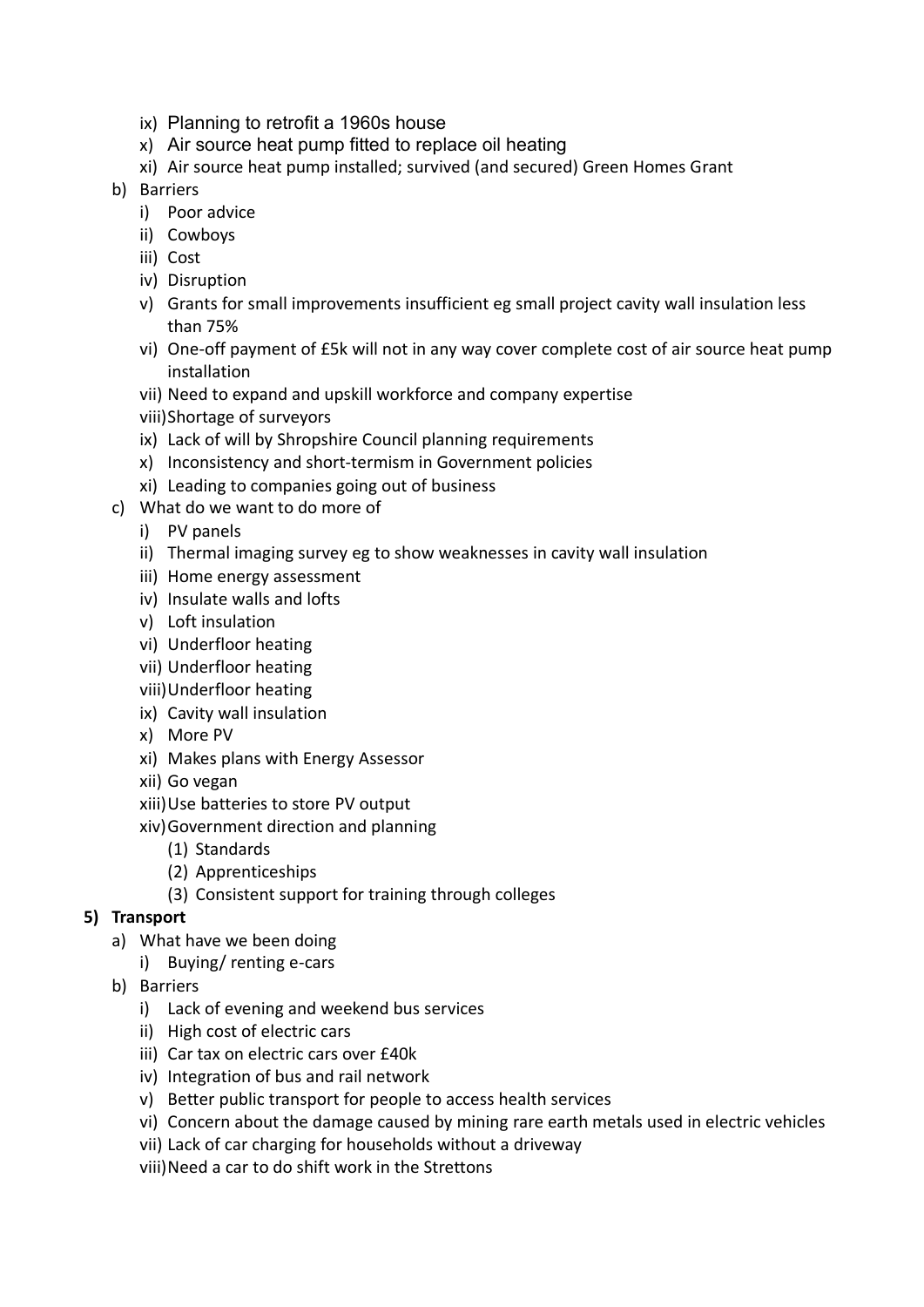- c) What do we want to do more of
	- i) Mayfair seeking to be more environmentally sustainable
	- ii) Integration of bus and rail network, with timetables that allow people to get to work
	- iii) Expand Ring & Ride
	- iv) A community funded and owned bus service
	- v) Provide demand responsive transport for remoter rural areas
	- vi) Reduce all speed limits by 10% to reduce CO2 and accidents
	- vii) Just switching to EVs creates more congestion; we need to switch to walking and cycling, and reduce car mileage
	- viii)Hydrogen would be a good fuel for EV's
	- ix) Set up a transport club
	- x) Local shopping and other facilities are important to reduce car trips
	- xi) Incentives to change public behaviour
	- xii) Informed decision making eg publicise the carbon footprint of different modes of transport